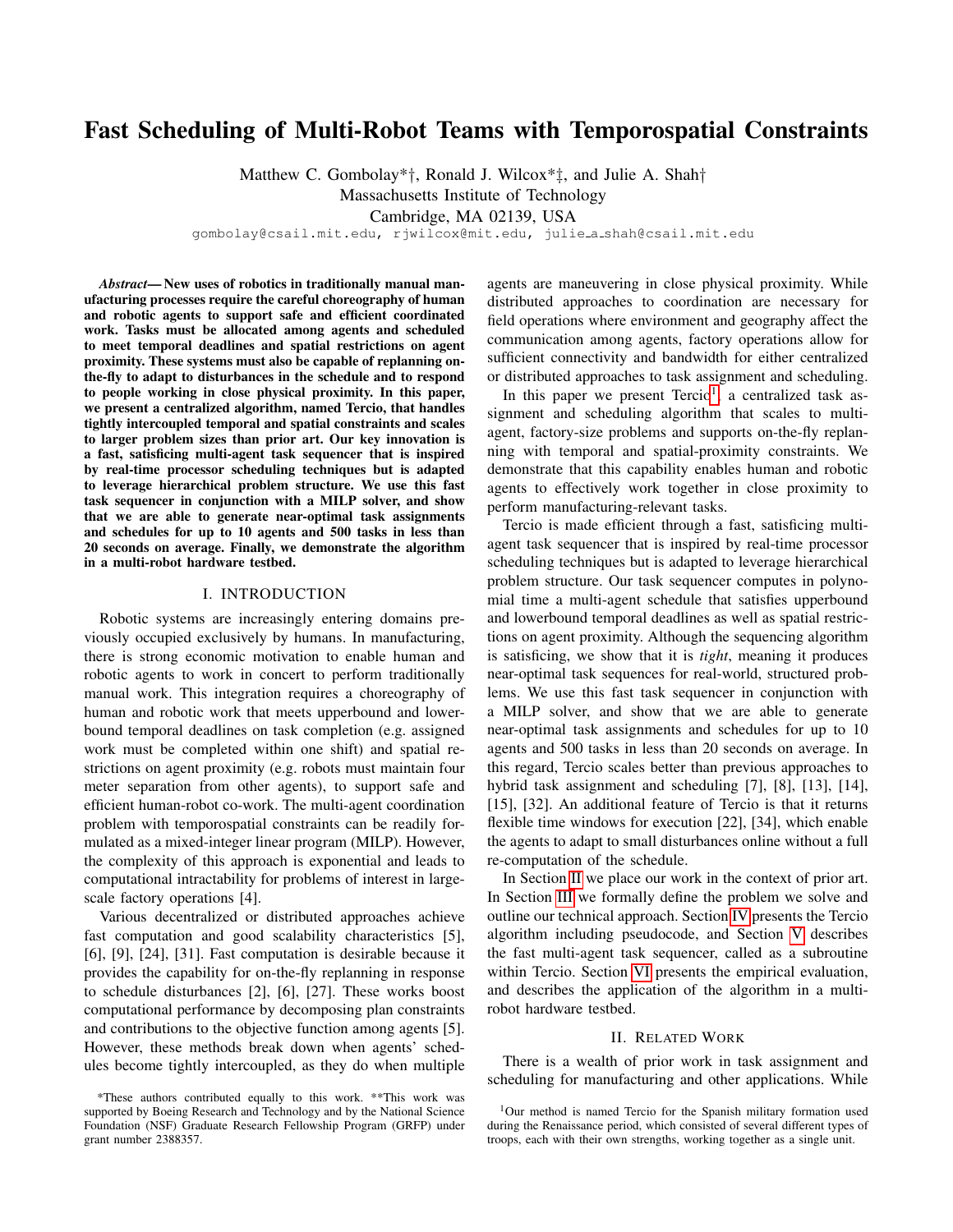the problem in many cases may be readily formulated and solved as a mixed-integer linear program (MILP), the complexity of this approach is exponential and leads to computational intractability for problems of interest in largescale factory operations [4]. To achieve good scalability characteristics, various hybrid algorithms have been proposed. A brief survey of these methods follows.

One of the most promising approaches has been to combine MILP and constraint programming (CP) methods into a hybrid algorithm using decomposition (e.g. Benders Decomposition) [13], [14], [15]. This formulation is able to gain orders of magnitude in computation time by using a CP to prune the domain of a relaxed formulation of the MILP. However, if the CP is unable to make meaningful cuts from the search space, this hybrid approach is rendered nearly equivalent to a non-hybrid formulation of the problem. Auction methods (e.g. [5]) also rely on decomposition of problem structure and treat the optimization of each agent's schedule as independent of the other agents' schedules. These techniques preclude explicit coupling in each agent's contribution to the MILP objective function. While the CP and auction-based methods support upperbound and lowerbound temporal deadlines among tasks, they do not handle spatial proximity constraints, as these produce tight dependencies among agents' schedules that make decomposition problematic.

Other hybrid approaches integrate heuristic schedulers within the MILP solver to achieve better scalability characteristics. For example, Chen *et al.* incorporate depthfirst search (DFS) with heuristic scheduling [8], and Tan incorporates Tabu Search [32] within the MILP solver. Castro *et al.* use a heuristic scheduler to seed a feasible schedule for the MILP [7], and Kushleyev *et al.* [16] apply heuristics for abstracting the problem to groupings of agents. These methods solve scheduling problems with 5 agents (or groups of agents) and 50 tasks in seconds or minutes, and address problems with multiple agents and resources, precedence among tasks, and temporal constraints relating task start and end times to the plan epoch time. However, more general task-task temporal constraints are not considered.

In the next section we describe our approach, which solves task assignment and scheduling problems with the full set of features: multiple agents, precedence and temporal constraints among tasks, and spatial proximity constraints.

## III. OUR APPROACH

## <span id="page-1-9"></span><span id="page-1-0"></span>*A. Problem Statement*

In this section, we formulate the task assignment and scheduling problem for multiple robots moving and working in the same physical space as a mixed-integer linear program (MILP). Problem inputs include:

• a Simple Temporal Problem (STP) [10] describing the interval temporal constraints (lowerbound lb and upperbound ub) relating tasks (e.g. "the first coat of paint requires 30 minutes to dry before the second coat may be applied" maps to interval constraint secondCoatStart – firstCoatFinish  $\in$  [30,  $\infty$ ), and the constraint that "the entire task set must be finished within the 120 minutes" maps to  $finishTaskset$  –  $startTaskSet \in [0, 120]$ ,

- two-dimensional  $(x,y)$  positions specifying the floor spatial locations where tasks are performed,
- agent capabilities specifying the tasks each agent may perform and the agent's expected time to complete each task, and
- allowable spatial proximity between agents.

A solution to the problem consists of an assignment of tasks to agents and a schedule for each agent's tasks such that all constraints are satisfied and the objective function is minimized. The mathematical formulation of the problem is presented below:

$$
min f(A, P, J, S, R, \gamma) \tag{1}
$$

subject to

<span id="page-1-1"></span>
$$
\sum_{a \in Ag} A_{a,j} = 1, \forall j \in \gamma
$$
 (2)

<span id="page-1-2"></span>
$$
lb_i \le t_m - t_n \le ub_i, \forall i \in T, n, m \in \gamma
$$
 (3)

<span id="page-1-3"></span>
$$
t_k^E - t_k^S \ge lb_{a,k} - M(1 - A_{a,k}), \forall k \in \gamma, a \in Ag \tag{4}
$$

<span id="page-1-4"></span>
$$
t_k^E - t_k^S \le ub_{a,k} + M(1 - A_{a,k}), \forall k \in \gamma, a \in Ag \tag{5}
$$

<span id="page-1-5"></span>
$$
t_j^S - t_i^E \ge M(1 - J_{i,j}), \forall i, j \in R
$$
 (6)

<span id="page-1-6"></span>
$$
t_i^S - t_j^E \ge MJ_{i,j}, \forall i, j \in R
$$
 (7)

<span id="page-1-7"></span>
$$
t_j^S - t_i^E \ge M(1 - J_{i,j}) + M(2 - A_{a,i} - A_{a,j})
$$
  
 
$$
\forall i, j \in \gamma
$$
 (8)

<span id="page-1-8"></span>
$$
t_i^S - t_j^E \ge MJ_{i,j} + M(2 - A_{a,i} - A_{a,j})
$$
  

$$
\forall i, j \in \gamma
$$
 (9)

where  $A_{a,j} \in \{0,1\}$  is a binary decision variable for the assignment of agent a to task j.  $J_{i,j}$  is a binary decision variable specifying the relative sequencing of two tasks  $i$ and j  $(J_{i,j} = 1$  implies task i occurs before j). T is the set of all interval temporal constraints relating tasks, and is equivalently encoded and referred to as the Simple Temporal Problem (STP) [10]. R is the set of task pairs  $(i, j)$  that are separated by less than the allowable spatial proximity. Ag is the set of all agents,  $\gamma$  is the set of all tasks, and  $t_i^S$  and  $t_i^E$  represent the start and end times of task i, respectively. Finally,  $P_{a,i}$  is the variable  $A_{a,i}$  from a previous agent allocation, used to avoid oscillation between equivalent solutions. M is a large positive number, and is used to encode conditional constraints. Figure [1](#page-2-1) visually depicts a problem instance of this MILP, with two robots and six tasks (depicted as six stripes on the workpiece).

Equation [2](#page-1-1) ensures that each task is assigned to one agent. Equation [3](#page-1-2) ensures that the temporal constraints relating tasks are met. Equations  $4 \& 5$  $4 \& 5$  ensure that agents are not required to complete tasks faster or slower than they are capable. Equations [6](#page-1-5) & [7](#page-1-6) sequence actions to ensure that agents performing tasks maintain safe buffer distances from one another. Equations  $8 \& 9$  $8 \& 9$  ensure that each agent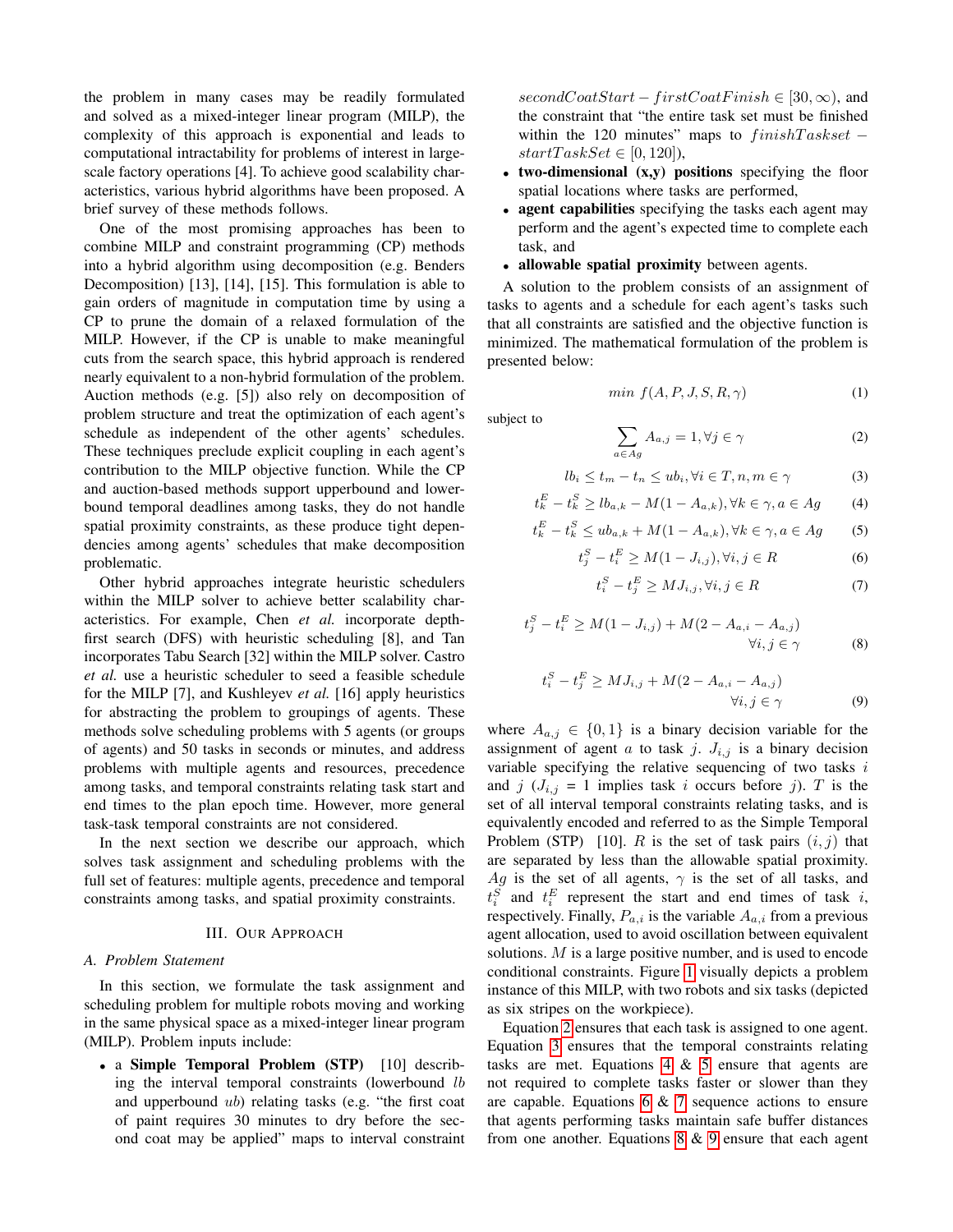

Fig. 1. Example of a team of robots assigned to tasks on a cylindrical structure.

<span id="page-2-1"></span>only performs one task at a time. Note Equations [6](#page-1-5) and [7](#page-1-6) couple the variables relating sequencing constraints, spatial locations, and task start and end times, resulting in tight dependencies among agents' schedules.

The objective function  $f(A, P, J, S, R, \gamma)$  is application specific. In our empirical evaluation in Section [VI](#page-5-0) we use an objective function that includes three equally weighted terms. The first term minimizes  $q(A, P, \gamma)$ , the difference between the previous agent assignment and the returned agent assignment. Minimizing this quantity helps to avoid oscillation among solutions with equivalent quality during replanning. The second term  $h(A, R)$  minimizes the number of spatial interfaces between tasks performed by different robots. Inter-robot accuracy is challenging for multi-robot systems of standard industrial robots. In robot painting, this can lead to gaps or overlaps at interfaces between work done by two different robots, and so we seek a task assignment with the fewest interfaces possible. In Figure [1](#page-2-1) the agent allocation results in one interface between the red work assigned to the left robot and the blue work assigned to the right robot. The third term  $q(A, J, S, E, \gamma)$  minimizes the time to complete the entire process (i.e. the makespan).

## *B. Technical Approach*

Next we outline our technical approach for efficiently solving this MILP. Tercio is made efficient through a fast, satisficing, incomplete multi-agent task sequencer that is inspired by real-time processor scheduling techniques, but adapted to leverage hierarchical problem structure. We decompose the MILP into a task allocation and a task sequencing problem. We modify the MILP to support this decomposition, and use the task sequencer to efficiently solve for the subproblem involving Equations 3-9, and objective term  $q(A, J, S, E, \gamma)$ . We demonstrate that this approach is able to generate nearoptimal schedules for up to 10 agents and 500 work packages in less than 20 seconds.

*Real-Time Processor Scheduling Analogy:* We use a processor scheduling analogy to inspire the design of an informative, polynomial-time task sequencer. In this analogy, each agent is a computer processor that can perform one task at a time. A physical location in discretized space is considered a shared memory resource that may be accessed by up to one processor at a time. Wait constraints (lowerbounds on interval temporal constraints) are modeled as "self-suspensions," [19], [26] times during which a task is blocking while another

# **TERCIO**( $STP, P_{a,i}, Ag, \gamma, R$ , *cutoff*)

- 1:  $makespan \leftarrow \inf$
- 2: while makespan ≥ *cutoff* do
- 3:  $A \leftarrow$  exclude previous allocation  $P_{a,i}$  from agent capabilities
- 4:  $A \leftarrow \text{TERCIO-ALLOCATION}(\gamma, STP, Aq)$
- 5:  $STP \leftarrow \text{update agent capabilities}$
- 6: makespan, seq  $\leftarrow$ 
	- TERCIO-SEQUENCER(τ ,*cutoff*)
- 7: end while
- 8:  $STP \leftarrow$  add ordering constraints to enforce seq
- 9:  $STP \leftarrow \text{DISPATHABLE}(STP)$
- 10: return STP

```
Fig. 2. Psuedo-code for the Tercio Algorithm.
```
piece of hardware completes a time-durative task.

Typically, assembly manufacturing tasks have more structure (e.g., parallel and sequential subcomponents), as well as more complex temporal constraints than real-time processor scheduling problems. AI scheduling methods handle complex temporal constraints and gain computational tractability by leveraging hierarchical structure in the plan [28]. We bridge the approaches in AI scheduling and real-time processor scheduling to provide a fast multi-agent task sequencer that satisfies tightly coupled upperbound and lowerbound temporal deadlines and spatial proximity restrictions (shared resource constraints). While our method relies on a plan structure composed of parallel and sequential elements, we nonetheless find this structural limitation sufficient to represent many real-world factory scheduling problems.

## IV. TERCIO ALGORITHM

<span id="page-2-0"></span>In this section, we present Tercio, a centralized task assignment and scheduling algorithm that scales to multi-agent, factory-size problems and supports on-the-fly replanning with temporal and spatial-proximity constraints. Pseudo-code for the Tercio algorithm is presented in Figure [2.](#page-2-2)

The inputs to Tercio are as described in Section [III-](#page-1-9)[A.](#page-1-9) Tercio also takes as input a user-specified makespan *cutoff* (Line 2) to terminate the optimization process. This can often be derived from the temporal constraints of the manufacturing process. For example, a user may specify that the provided task set must be completed within an eight-hour shift. Tercio then iterates (Lines 3-7) to compute an agent allocation and schedule that meets this makespan. Because Tercio uses a satisficing and incomplete sequencer, it is not guaranteed to find an optimal solution, or even a satisficing solution if one exists. In practice, we show (Section [VI\)](#page-5-0) Tercio produces makespans within about  $10\%$  of the optimal minimum makespan, for real-world structured problems.

# *A. Tercio Agent Allocation*

Tercio performs agent-task allocation by solving a simplified version of the MILP from Section [III.](#page-1-0) The objective function for the agent allocation MILP is formulated as:

$$
Objective = min g(A, P, \gamma) + h(A, R) + v,\tag{10}
$$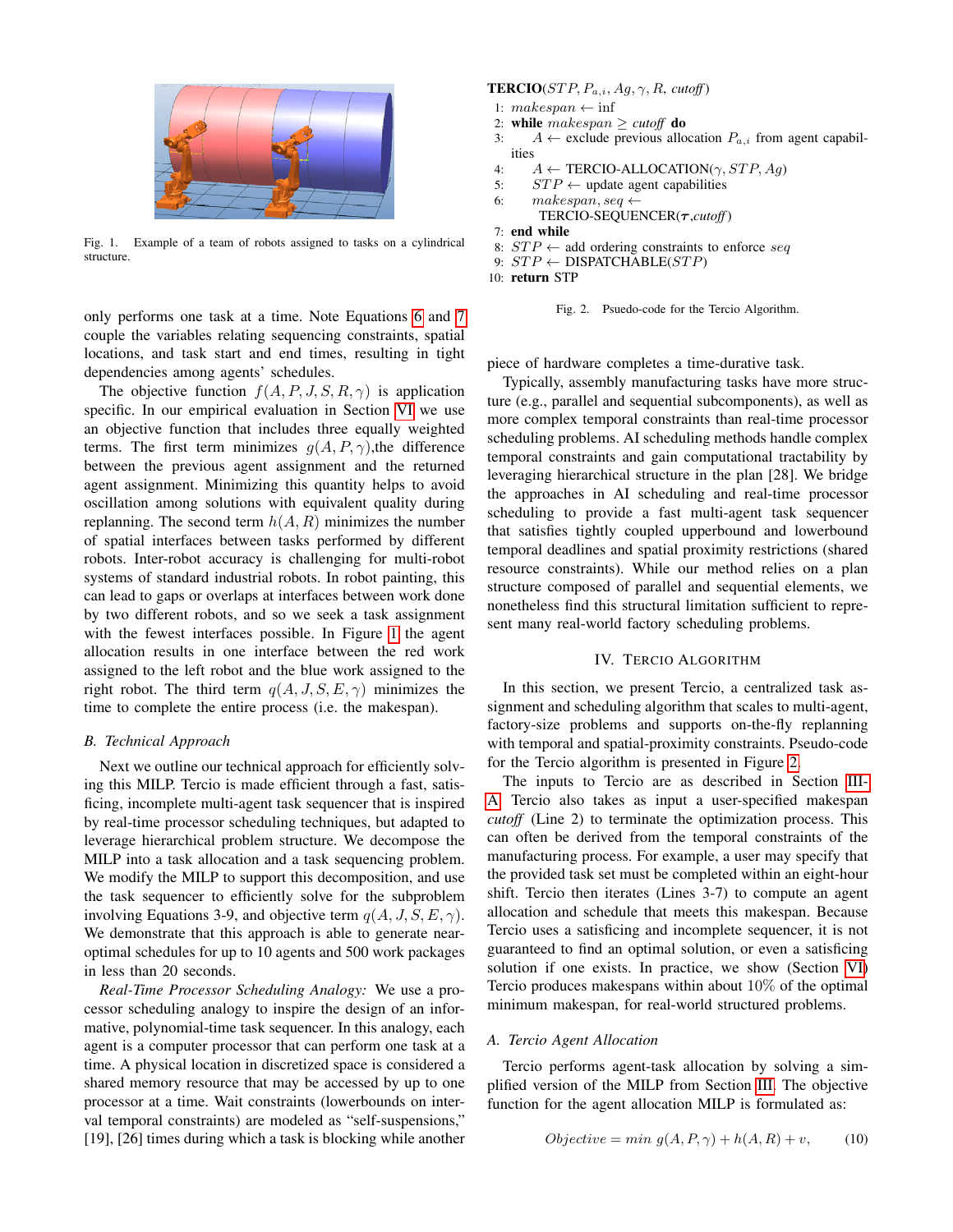where, recall  $q$  minimizes the difference between the previous agent assignment and the returned agent assignment to help avoid oscillations between equivalent quality solutions during replanning, and  $h$  minimizes the number of spatial interfaces between tasks performed by different robots.

We introduce a proxy variable  $v$  into the objective function to perform work-balancing and guide the optimization towards agent allocations that yield a low makespan. The variable  $v$  encodes the maximum total task time that all agents would complete their tasks, if those tasks had no deadline or delay dependencies and is defined as:

$$
v \ge \sum_{j} c_j \times A_{a,j} \forall a \tag{11}
$$

where  $c_i$  is a constant representing the expected time of each task. We find in practice the addition of this objective term and constraint guides the solution to more efficient agent allocations. The agent allocation MILP must also include Equations [2](#page-1-1) and [3](#page-1-2) ensuring each task is assigned to exactly one agent and that the agent-task allocation does not violate the STP constraints.

# *B. Tercio Pseudocode*

A third-party optimizer [1] solves the simplified agentallocation MILP (Line 4) and returns the agent allocation matrix A. Interval temporal (STP) constraints are updated based on this agent allocation matrix by tightening task time intervals (Line 5). For example, if a task is originally designated to take between five and fifteen minutes but the assigned robot can complete it no faster than ten minutes, we tighten the interval from  $[5, 15]$  to  $[10, 15]$ .

The agent allocation matrix, the capability-updated STP, and the spatial map of tasks are then provided as input to the Tercio multi-agent task sequencer (Line 6). The task sequencer (described further in Section [V\)](#page-3-0) returns a tight upperbound on the optimal makespan for the given agent allocation as well as a sequence of tasks for each agent.

While this makespan is longer than *cutoff*, the algorithm iterates (Lines 3-7), each time adding a constraint (Line 3) to exclude the agent allocations tried previously:

$$
\sum_{a,i|L_{a,i}=0} A_{a,i} + \sum_{a,i|L_{a,i}=1} (1 - A_{a,i}) > 0
$$
 (12)

where  $L_{a,i}$  is the solution from the last loop iteration.

Tercio terminates when the returned makespan falls beneath *cutoff*, or else when no solution can be found after iterating through all feasible agent allocations.

If the cutoff makespan is satisfied, agent sequencing constraints (interval form of  $[0, \infty)$ ) are added to the STP constraints (Line 8). Finally the resulting Simple Temporal Problem is compiled to a dispatchable form (Line 9) [22], [34], which guarantees that for any consistent choice of a timepoint within a flexible window, there exists a solution that can be found in the future through one-step propagation of interval bounds. The dispatchable form maintains flexibility to increase robustness to disturbances, and has been shown to decrease the amount of time spent recomputing

solutions in response to disturbances by up to 75% for randomly generated structured problems [34].

## V. MULTI-AGENT TASK SEQUENCER

<span id="page-3-0"></span>The key to increasing the computational speed of Tercio is our hybrid approach to task sequencing. Tercio takes as input a set of agent-task assignments and a well-formed self-suspending task model (defined below) and returns a valid task sequence if one can be found by the algorithm. The task sequencer is merely satisficing and not complete; however, we empirically validate that it returns near-optimal makespans when integrated with the Tercio Agent Allocation algorithm (See Section [VI\)](#page-5-0).

Our sequencing algorithm is inspired by prior art in the field of real-time systems research; we model the multiagent coordination problem using the self-suspending task model. Scheduling of self-suspending task systems has been the focus of much recent work due to the relatively recent integration of new hardware and supporting software systems (e.g., GPUs, PPUs) that trigger external blocking of tasks [11], [19], [26]. Self-suspensions can alternatively be thought of as lowerbound temporal constraints relating tasks. For example, one might specify that a first coat of paint needs at least 30 minutes to dry before the second coat may be applied. This 30 minute wait time is a self-suspension of the painting task.

Prior work computes the uniprocessor schedulability of a task set with a single suspension [20], [21], [26]. We compute the multiprocessor schedulability of a task set where multiple tasks have more than one suspension. Our approach leverages the use of a scheduling policy that partially restricts the behavior of the scheduler to reduce multi-processor schedule anomalies due to self-suspensions. Our approach is similar in spirit to prior work [23], [30] that restricts the behavior to reduce anomalies that inherently arise when applying uniprocessor scheduling methods to self-suspending task sets [18], [26].

In this section, we first introduce our task model, which is inspired by work in real-time processor scheduling. Second, we describe how our fast task sequencer works to satisfy temporospatial constraints.

#### *A. Well-Formed Task Model*

The Tercio Task Sequencer relies on a well-formed task model that captures hierarchical and precedence structure in the task network. The basis for our framework is the selfsuspending task model [19], described in Equation [13.](#page-3-1)

<span id="page-3-1"></span>
$$
\tau_i: ((C_i^1, E_i^1, C_i^2, E_i^2, \dots, E_i^{m_{i-1}}, C_i^{m_i}), T_i, D_i).
$$
 (13)

In this model, that is a task set  $\tau = \{\tau_i | i \in \{1, 2, ..., n\}\}\$ with *n* tasks  $\tau_i$  that must be processed by the computer. For each task, there are  $m_i$  subtasks with  $m_i - 1$  self-suspension intervals. We use  $\tau_i^j$  to denote the  $j^{th}$  subtask of  $\tau_i$ ,  $C_i^j$  is the expected duration (cost) of  $\tau_i^j$ .  $E_i^j$  is the expected duration of the  $j<sup>th</sup>$  self-suspension interval of  $\tau_i$ .  $T_i$  and  $D_i$  are the period and deadline of  $\tau_i$ , respectively. For our application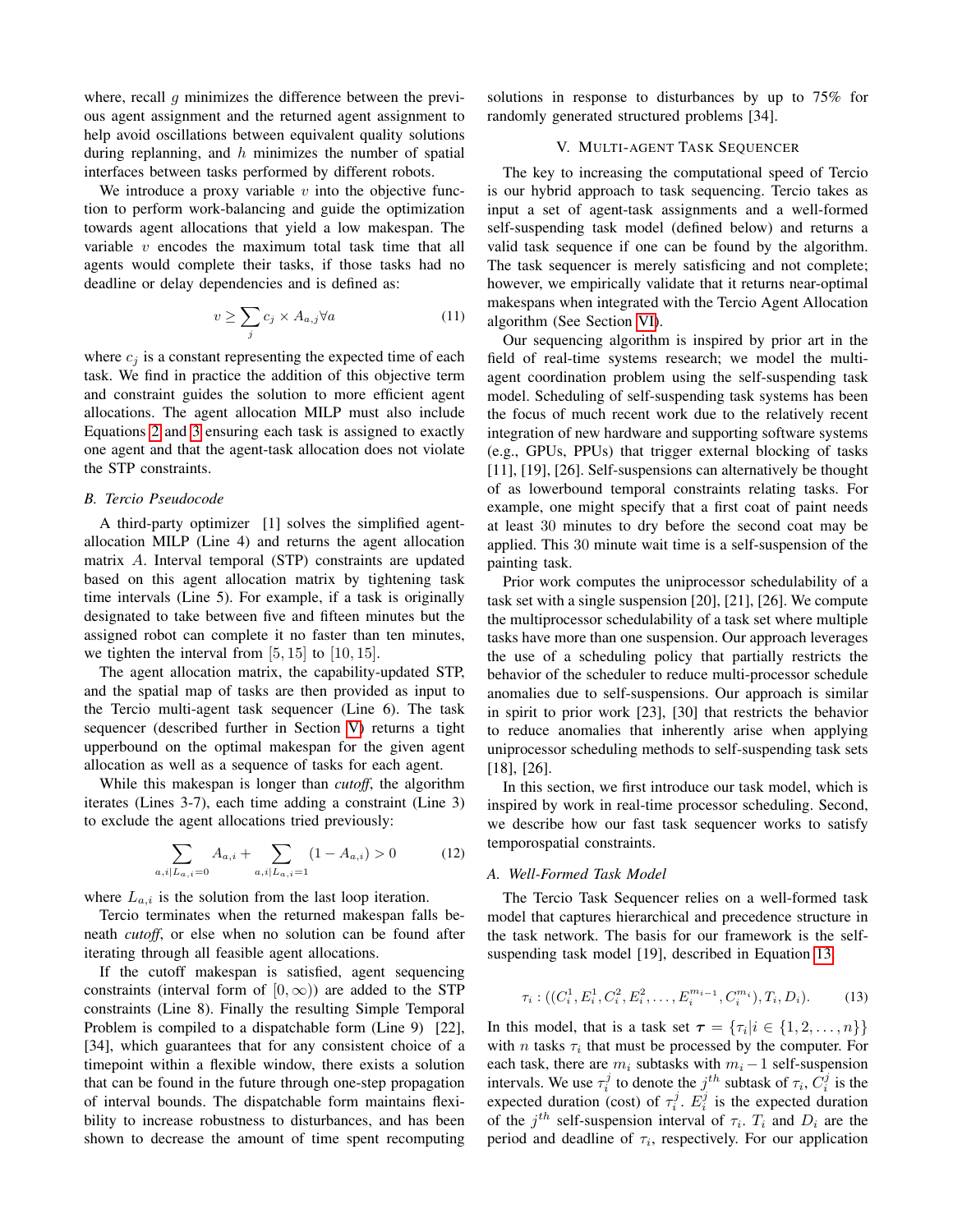we enforce that all tasks are non-preemptable, meaning the interruption of a subtask significantly degrades its quality.

While this self-suspending task model provides a solid basis for describing many real-world processor scheduling problems of interest, we augment this model to better capture problem structure inherent in the manufacturing environment. First, we set the period and deadline of each task  $\tau_i$  equal to a constant, T (i.e.,  $T_i = D_i = T, \forall i$ ) This modification models many assembly line manufacturing processes where the set of tasks at one location is repeated once every "pulse" of the production line. In this scenario, the user allots a certain amount of time,  $T$ , for the set of tasks to be accomplished, and the set of tasks is repeated with a period of T.

The second adaptation we make is to allow phase offsets  $\phi$ for each task  $\tau_i$ , where a phase offset is a delay between the epoch time and the release of the given task. This adaptation allows a user the ability to require that an agent wait a specified time interval before starting the first subtask of a task.

The third change we make is to enable the user to specify a intra-task and subtask deadlines. An intra-task deadline  $D_{(i,a),(i,b)}^{rel}$  constrains the start,  $s_i^a$  and finish time  $f_i^b$  of two subtasks  $\tau_i^a$  and  $\tau_i^b$  for a given task  $\tau_i$  by duration  $d_{(i,a),(i,b)}^{rel}$ , as shown in Equation [14.](#page-4-0) A subtask deadline  $D_{(i,j)}^{abs}$  upperbounds the duration between the epoch and the finish time  $f_i^j$  of subtask  $\tau_i^j$  by duration  $d_{(i,j)}^{abs}$ , as shown in Equation [15.](#page-4-0)

<span id="page-4-0"></span>
$$
D_{(i,a),(i,b)}^{rel}: (f_i^b - s_i^a \le d_{(i,a),(i,b)}^{rel})
$$
 (14)

$$
D_{(i,j)}^{abs}: (f_i^j \le d_{(i,j)}^{abs})
$$
\n
$$
(15)
$$

These deadline constraints provide additional expressiveness to encode binary temporal constraints relating tasks in the manufacturing process. For example, these constraints may be used to specify that a sequence of subtasks related to sealant application must be completed within a half hour after opening the sealant container. These types of constraints are commonly included in AI and operations research scheduling models [4], [10], [22], [34].

We also extend the model to include shared memory resources. Each subtask  $\tau_i^j$  requires that a set of shared memory resources  $R_i^j$  be utilized in performing that subtask (e.g. for memory shared among multiple processors), where  $R$  is the set of all shared memory resources. In the manufacturing analogy, a resource  $r \in \dot{R}_i^j$  corresponds to a region of space in the factory that must physically be unoccupied for an agent to execute a subtask in that location. These shared memory resources are used to encode hard spatial constraints that prohibit agents from working too closely in physical proximity.

Next we describe how the Tercio Task Sequencer leverages the structure of the well-formed task model to compute a schedule that satisfies upperbound and lowerbound temporal constraints, as well as spatial-proximity restrictions. To our knowledge, this is the first real-time scheduling method for

multi-processor systems that tests the schedulability of nonpreemptive, self-suspending tasks where multiple tasks have more than one self-suspension with shared memory resource constraints [18], [19], [25].

## *B. Multi-agent Task Sequencer Pseudocode*

The Tercio multi-agent task sequencer pseudo-code is presented in Figure [3.](#page-6-0) The algorithm takes as input the user-specified makespan *cutoff* and a task set  $\tau = \{\tau_i | i \in$  $\{1, \ldots, n\}$  that encodes the agent assignments  $A_i^j$ , shared memory resource constraints  $R_i^j$ , and deadline constraints. The algorithm returns a valid task sequence for each agent, if one can be found, and an upperbound on the time to complete all tasks. This upperbound on completion time is compared to *cutoff* to test schedulability of a well-formed task model.

The real-time systems community has developed analytic schedulability tests as well as methods for testing schedulability through simulation, of both fixed priority (e.g.Rate-Monotonic [19]) and dynamic priority (e.g. Earliest Deadline First [29]) algorithms. Tercio schedules through simulation using a dynamic priority method. Our key innovation leverages the use of a scheduling policy that guides the behavior of the scheduler to reduce schedule anomalies due to selfsuspensions. We first describe the dynamic priority heuristics used to guide scheduling behavior, and then describe the online temporal consistency check that enables dynamic scheduling of tasks, while guaranteeing inter-subtask temporal constraints are satisfied.

*1) Guiding the Behavior of the Scheduler:* Our approach to scheduling tasks bears resemblance to prior art that uses heuristic methods to alter the behavior of self-suspending systems to tightly bound the makespan for the task set [19], [23], [30]. We introduce four heuristics for the scheduling of subtasks (applied in Line 3) that address the types of schedule bottlenecks that hinder efficient execution in the well-formed task model augmented with shared memory resources.

Dynamic Priority Heuristics. First, we want as many agents as possible to work concurrently; however, the scheduling of one agent restricts the available subtask options for other agents. As such, we introduce a heuristic function,  $\pi_A(\tau_i^j)$ , that prioritizes a subtask  $\tau_i^j$  assigned to agent  $A_i^j$  in inverse proportion to the number of available subtasks assigned to  $A_i^j$ .

Second, when subtasks share a resource (i.e. are located in close, physical proximity) agents assigned to those tasks may have to idle due to resource contention. We introduce a heuristic function,  $\pi_R(\tau_i^j)$ , that eases resource contention by prioritizing subtasks that require higher-demand resources over subtasks that require lower-demand resources.

Third, consider a scenario where two subtasks,  $\tau_i^j$  and  $\tau_i^{j+k}$  with agent assignments  $A_i^j$  and  $A_i^{j+k}$ . If  $A_i^j$  does not execute  $\tau_i^j$  in a timely manner, then  $A_i^{j+k}$  will idle. We introduce a heuristic function,  $\pi_P(\tau_i^j)$ , to ease bottlenecks due to inter-agent precedence constraints. The heuristic prioritizes the execution of a subtask  $\tau_i^j$  in proportion to the number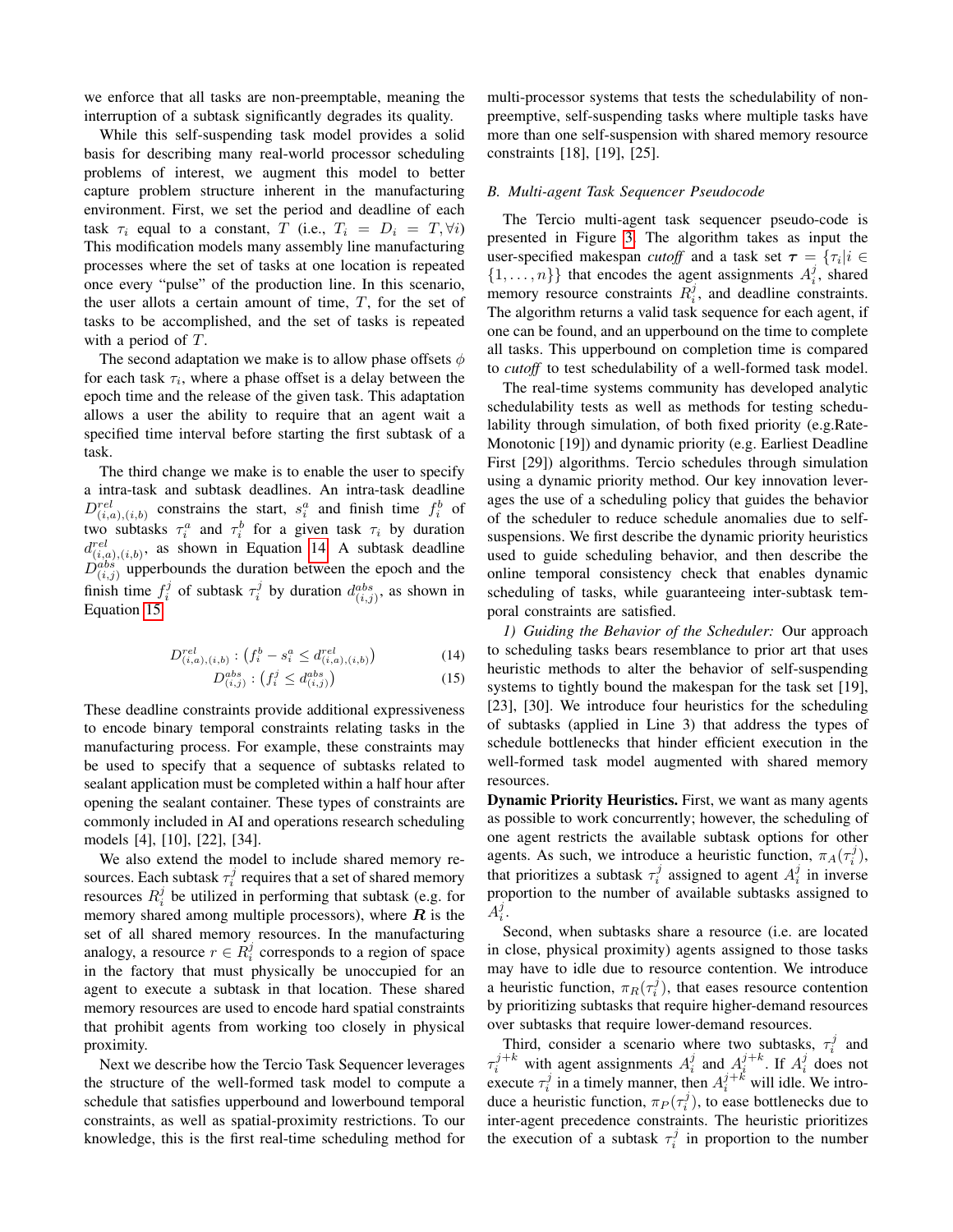of following subtasks in task  $\tau_i$  that are assigned to other agents.

Fourth, we observe that humans working alongside robots are distracted by robots that move large distances quicklyand frequently. The worker may also distrust or fear a roboticsystem that behaves in this erratic manner. For this reason, we introduce a heuristic function,  $\pi_D(\tau_i^j)$ , that prioritizes a subtask according to the spatial distance between the subtask's physical resource and the current location of the agent assigned to that subtask.

These four heuristics can be combined in various formulations depending on *a priori* knowledge of what kind of bottlenecks govern the system. For the results we present in this paper, we use a multi-tiered sort with  $\pi_A(\tau_i^j)$  first,  $\pi_P(\tau_i^j)$  second,  $\pi_R(\tau_i^j)$  third, and  $\pi_D(\tau_i^j)$  fourth. We find this setup performs well against our model of real-world assembly manufacturing problems. Finally, our scheduling policy requires that an agent not idle if there is an available subtask, unless executing that subtask will violate a deadline constraint (Line 5). This condition is checked via an online consistency test that we describe next.

*2) Multi-Agent Online Consistency Check:* During the scheduling simulation, we perform an online consistency check, which we call the Multiprocessor Russian Dolls Test, that ensures that scheduling of  $\tau_i^j$  at time t will not cause  $\tau_x^y$ to violate a temporal or shared memory resource constraint. This work extends our single-agent online consistency test [12] to handle multiple agents and shared memory resource constraints. Our online consistency test is a variant of resource edge-finding [17], [33]. The purpose of edge-finding is to determine whether an event must or may execute before or after a set of activities [3]. We develop an analytical, polynomial-time approach that we use online to determine whether a subtask  $\tau_i^j$  can feasibly execute before a set of other subtasks given the deadline constraints. To our knowledge, our approach is the first to leverage the structure of the self-suspending task model to perform fast edge checking in polynomial time.

Our well-formed self-suspending task model includes absolute deadlines,  $D_{(i,b)}^{abs}$  relating a subtask  $\tau_i^b$  to the plan epoch time, and inter-subtask deadline,  $D_{(i,j),(i,b)}$ , from  $\tau_i^j$ to  $\tau_i^b$ . We introduce a definition for the an *active deadline*, which we use to describe our online consistency test.

*Definition 1: Active Deadline* - Consider an intra-task deadline  $D_{(i,j),(i,b)}^{rel}$ , or an absolute deadline  $D_{i,j}^{abs}$ . An intratask deadline is considered *active* between  $0 \leq t \leq$  $\min\left(f_i^j, D_{(i,j),(i,b)}^{rel}\right)$ , and an absolute deadline is considered *active* between  $0 \le t \le \min\left(f_i^j, D_{i,j}^{abs}\right)$ .  $\boldsymbol{D}^{active}$  is the set of all active deadlines.

We readily formulate our online consistency test as a constraint satisfaction problem, as shown in Equations [16-](#page-5-1) [18,](#page-5-1) where  $D^*$  is union of all active deadlines and the deadline we are considering activating. Equation [16](#page-5-1) determines whether a subtask executed by an agent  $a$  and using resource r can be scheduled without resulting in the immediate or eventual violation of an active deadline.  $\xi_a(i, j, k, a)$  and  $\beta_a(i, j, k, a)$  refer respectively the next and last subtask to which agent a is assigned to in  $\{\tau_i^j, \ldots, \tau_i^k\}$ .  $\xi_r(i, j, k, r)$ and  $\beta_r(i, j, k, r)$  refer respectively the next and last subtask in  $\{\tau_i^j, \ldots, \tau_i^k\}$  that require resource r.  $d_i^{\beta_a(i,j,k,a)}$  and  $d_i^{\beta_r(i,j,k,r)}$  are the absolute deadlines of the last subtasks assigned to agent  $a$  and that require resource  $r$ , respectively.

<span id="page-5-1"></span>
$$
\begin{aligned}\n\left(\delta_{(i,j),(i,k)}^a \ge d_x^{\beta_a(x,y,z,a)} - t \vee \delta_{x,y;z}^a \ge d_x^{\beta_a(x,y,z,a)} - t\right) \\
\wedge \left(\delta_{(i,j),(i,k)}^r \ge d_x^{\beta_r(x,y,z,r)} - t \vee \delta_{x,y;z}^r \ge d_x^{\beta_r(x,y,z,r)} - t\right), \\
\forall D_{(i,j),(i,k)}^{rel} \in \mathbf{D}^*, \forall D_{(i,k)}^{abs} \in \mathbf{D}^*, \forall a, \forall r\n\end{aligned} \tag{16}
$$

$$
\delta_{(i,j),(i,k)}^{a} = d_{i}^{\beta_{a}(i,j,k,a)} - t - \left(C_{i}^{\beta_{a}(i,j,k,a)}\right) + \sum_{\psi=\xi_{a}(i,j,k,a)}^{\beta_{a}(i,j,k,a)-1} \left(C_{i}^{\psi} + E_{i}^{\psi}\right) \right)
$$
(17)  

$$
\delta_{(i,j),(i,k)}^{r} = d_{i}^{\beta_{r}(i,j,k,r)} - t - \left(C_{i}^{\beta_{r}(i,j,k,r)}\right)
$$

$$
-u_i = -\sum_{\psi=\xi_r(i,j,k,r)} U_i
$$
  
+ 
$$
\sum_{\psi=\xi_r(i,j,k,r)} \left( C_i^{\psi} + E_i^{\psi} \right)
$$
 (18)

 $\delta^a_{(i,j),(i,k)}$  (Equation [17\)](#page-5-1) and  $\delta^r_{(i,j),(i,k)}$  (Equation [18\)](#page-5-1) are the *slack time* for agent a and resource r, respectively, in relation to an active deadline  $D_{(i,j),(i,k)}^{rel}$  or  $D_{(i,k)}^{abs}$ . An agent's or resource's slack time for a deadline is a bound on the amount of time that the agent or resource may feasibly commit to the execution of subtasks not associated with that deadline.

Temporal feasibility is ensured if, for each deadline, we can nest the time before one deadline within the slack of another (or vice versa) for all agents and resources associated with that deadline. Our multi-agent sequencer uses a polynomial-time version of this online consistency test to evaluate the feasibility of scheduling subtasks. The complexity of this consistency check is  $O(n(a+r))$  where  $n$  is the number of tasks,  $a$  is the number of agents, and  $r$ is the number of resources.

## VI. EVALUATION AND DISCUSSION

<span id="page-5-0"></span>In this section, we empirically validate that Tercio is fast and produces near-optimal solutions for the multi-agent task assignment and scheduling problem with temporal and spatial-proximity constraints. Results are generated on an Intel Core i7-2820QM CPU 2.30GHz.

## *A. Generating Random Problems*

We evaluate the performance of Tercio on randomly generated problems that simulate multi-agent construction of a large structural workpiece, such as an airplane fuselage or wing. Task times are generated from a uniform distribution in the interval [1, 10]. Approximately  $\frac{1}{4}$  of the subtasks are related via a nonzero wait duration (lowebound constraint) drawn from the interval [1, 10], and approximately  $\frac{1}{4}$  of the subtasks are related via an upperbound temporal deadline generated randomly to another subtask. The upperbound of each intra-task and subtask deadline constraint is drawn from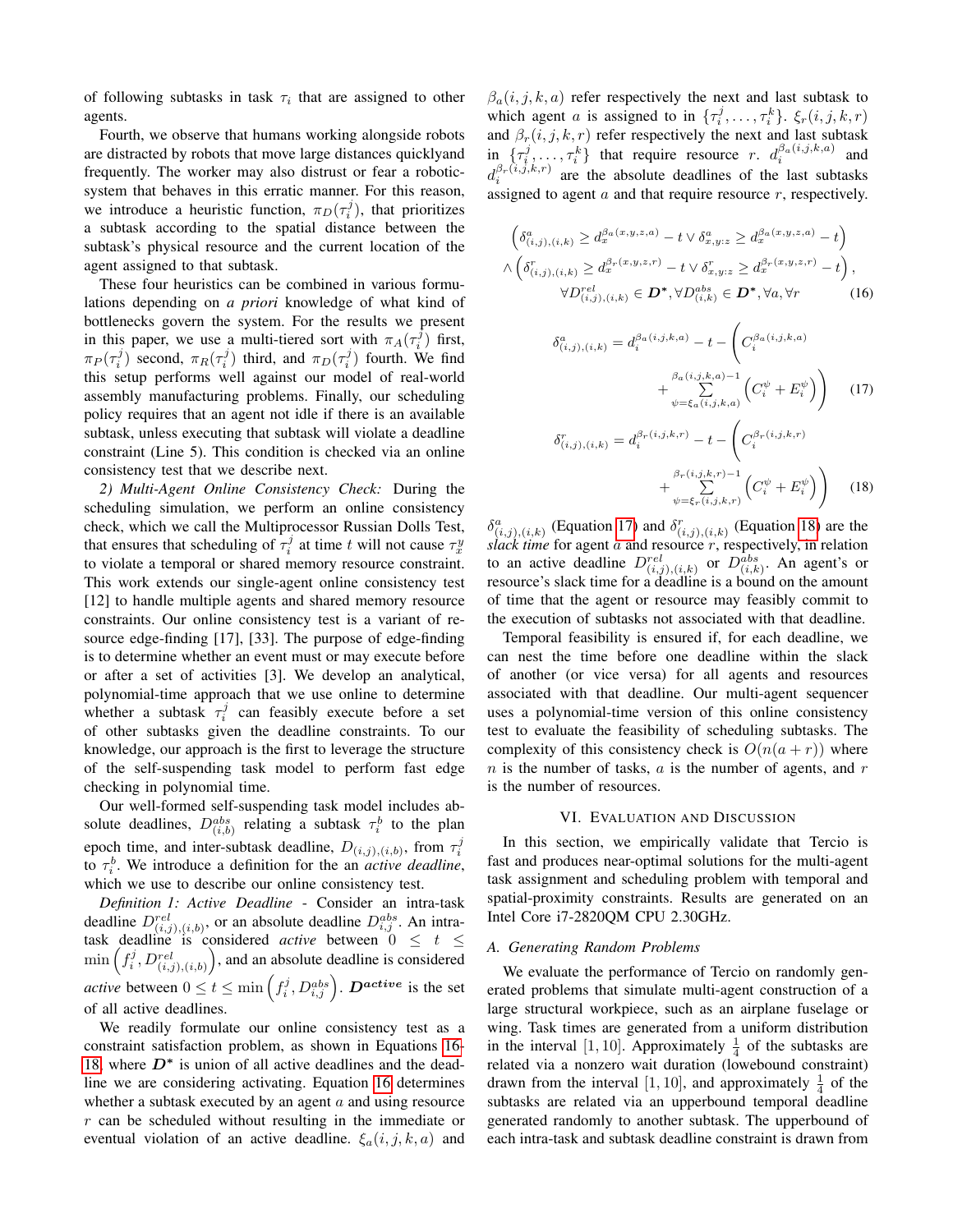#### TERCIO-SEQUENCER(τ, *cutoff*)

- 1:  $t \leftarrow 0$   $\triangleright$  set simulation time to zero
- 2: while true do
- 3:  $available Tasks \leftarrow get$  and sort subtasks ready for execution at time  $t$  according to dynamic priority heuristics
- 4: for  $k \leftarrow 1$  to the number of *availableTasks* **do**
- 5: **if** executing  $k^{th}$  available subtask at t will not violate temporospatial constraints then
- 6:  $seq \leftarrow$  schedule  $k^{th}$  available subtask
- 7: end if
- 8: end for
- 9:  $t \leftarrow t + 1$   $\triangleright$  increment simulation time
- 10: **if** all tasks executed **then** break;
- $11:$  end if
- 12: end while
- 13:  $makespan, seq \leftarrow$  extract multiagent schedule
- 14: if  $makespan \leq cutoff$  then return makespan, seq
- 15: end if
- 16: return false



<span id="page-6-0"></span>

<span id="page-6-1"></span>Fig. 4. Computation speed as a function of the number of work packages and the number of agents. Tercio can solve problems up to hundreds of tasks in seconds versus the dozen tasks solvable by the MILP benchmark before it times out.

a normal distribution with mean set to the tightest possible bound. For values less than the mean, we simply redraw a new deadline value. We vary the number of subtasks  $m_i$ within each task  $\tau_i$  from a uniform distribution in the interval  $\left[\frac{n}{4}, \frac{5n}{4}\right]$ . Lastly, physical locations of a subtask are drawn from a uniform distribution in  $[1, \sum_{i=1}^{n} m_i]$  where  $m_i$  is the number of subtasks in  $\tau_i$  and  $\tau_i$  is the number of tasks in  $\tau$ .

## *B. Computation Speeds*

In Fig. [4](#page-6-1) we evaluate scalability and computational speed of Tercio. We show the median and quartiles of computation time for 25 randomly generated problems, spanning 4 and 10 agents, and 5 to 500 tasks (referred to as subtasks in the well-formed model). For comparison, we show computation time for solving the full MILP formulation of the problem, described in Section [III.](#page-1-0) Tercio is able to generate flexible schedules for 10 agents and 500 tasks in seconds. This is a significant improvement over prior work [7], [8], [32], [16], which report solving up to 5 agents (or agent groups) and 50 tasks in seconds or minutes.



<span id="page-6-2"></span>Fig. 5. Tercio suboptimality in makespan for problems with 4 agents. Tercio achieves less than a 10% overestimate in makespan on average for problem sizes at which true optimal can be computed.



<span id="page-6-3"></span>Fig. 6. Tercio suboptimality in number of interfaces for problems with 4 agents. Tercio solutions contain an acceptable number of additional interfaces for problem sizes at which true optimal can be computed.

## *C. Optimality Levels*

Our fast computation relies on the known structure of our well-formed task model, but it is desirable to be able to take as input general sets of temporal (STP) constraints. General STPs can be reformulated into well-formed task models by adding and tightening well-formed temporal constraints to make the constraints that violate the well-formed model redundant. We present results with both random problems that are well-formed and problems that are general but have been reformulated into a well-formed task model.

In Figures [5-](#page-6-2)[6](#page-6-3) we show that Tercio is often able to achieve makespans within 10% of the optimal makespan for both well-formed models and general STPs; Tercio is able to produce less than four additional interfaces when compared to the optimal task allocation for well-formed models and less than eight additional interfaces for general models. We are unable to measure the suboptimality gap for larger problems due to the computational intractability of the full MILP. The purpose of Tercio is to solve the problem of scheduling with tens of agents and hundreds of tasks; as we can see in Figure [5,](#page-6-2) Tercio tightly tracks the optimal solution for problems tested.

## *D. Robot Demonstration*

We demonstrate the use of Tercio to plan the work of two KUKA Youbots. Video can be found at [http://tiny.](http://tiny.cc/2aytrw)